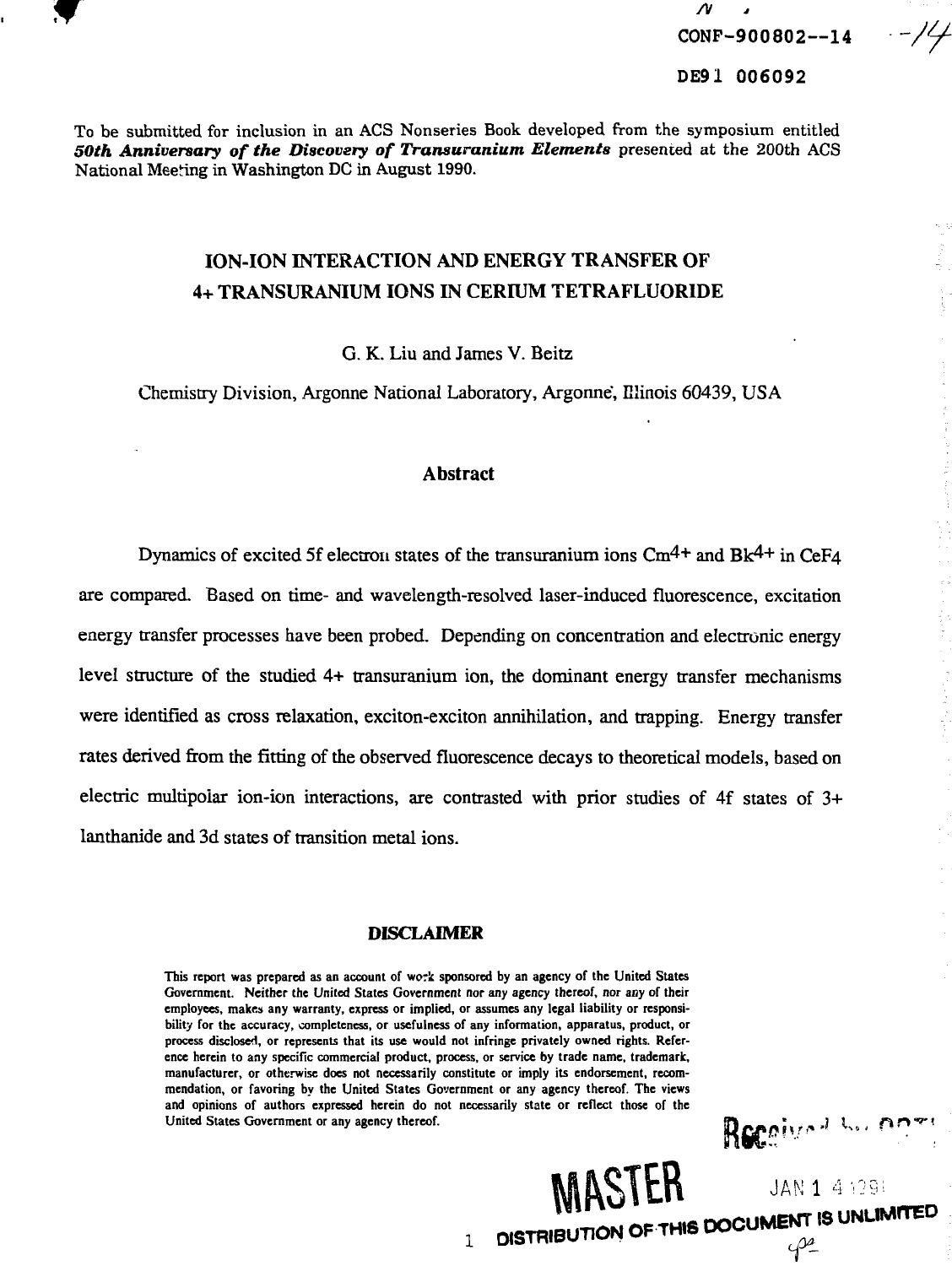# **Introduction**

Most spectroscopic studies of actinide (5f) ions have focused on determination of electronic energy level structure. The dynamic nature of 5f st. tes is largely unexplored. Based on the greater radial extent of 5f electron wave functions, with respect to those of the shielding 6s and 6p shells, the mobility of excited 5f states of actinide ions in compounds is expected to be intermediate between that of excited 4f states of lanthanide ions and 3d states of transition-metal ions *(12).* Time- and frequency-resolved fluorescence decay technique provides a powerful probe for the excited-state dynamics and energy transfer arising from ion-ion interactions in solids. A previous fluorescence-line-narrowing study on  $Np^{3+}$  in LaCl3 found large electronphonon interaction (3), and a recent fluorescence study provided evidence of energy transfer between  $U^{4+}$  ions in different sites in  $U^{4+}$ :ThBr<sub>4</sub> compound (4).

With tetravalent actinides doped into CeF4, we are carrying out systematic spectroscopic studies of electronic state energy level structure as well as determining the dynamical properties of excited 5f states. Our recent results from studies on  $\text{Cm}^{4+}$  and Bk<sup>4+</sup> have shown that the spectra and dynamics of the 4+ actinide ions can be quite complicated due to ion-ion and ionlattice interactions and due to the comparatively dense 5f state structure of transuranium 4+ ions.

### **Energy Transfer Mechanisms**

Among all energy transfer processes, cross relaxation and up conversion are of particular significance because they influence the fluorescence yield and quantum efficiency of optical systems and are ideal for time- and frequency-resolved study of excited-state dynamics. In the presence of large number of defects or impurities, trapping is an important energy transfer mechanism and can dramatically quench intrinsic fluorescence.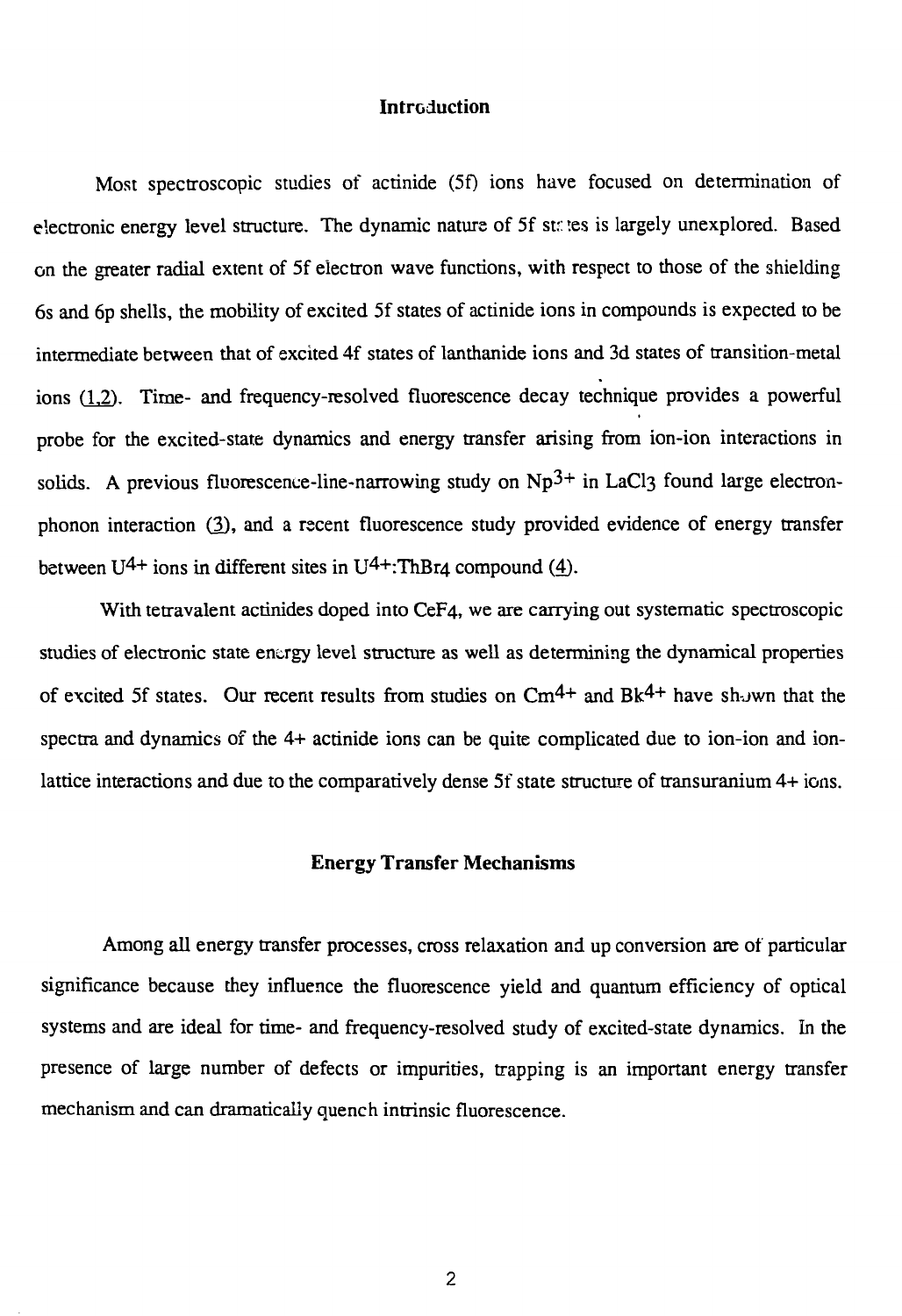# **1. Cross Relaxation and Trapping**

Cross relaxation is a self trapping process in which donors act as their own acceptors. $(g_2)$ 10) In cross relaxation, an excited ion interacts with and gives up a part of its excitation energy to a neighboring ion in a lower state. The net result is that both ions end up in one or two different intermediate energy states, thereby quenching the fluorescence from the originally excited state. In resonant cross relaxation, the sum of the energies of the intermediate states is equal to the initial excitation energy. In the non-resonant case, energy conservation is achieved via creation or destruction of phonons. The well-known Inokuti-Hirayama irreversible energy transfer model (11) is often used to interpret the experimental observation of nonexponential fluorescence decays due to irreversible energy transfer processes, such as cross relaxation and trapping. At low actinide ion concentration, an integration approximation, instead of a lattice ensemble average, is appropriate and,  $n(t)$ , the excited ion density at time t is given by(5-7)

$$
n(t) = n(0) \exp[-k(t) - C_t \Gamma(1-3/s)(W_t t)^{3/s}], \tag{1}
$$

where  $n(0)$  is the initial excited ion density,  $k_0$  is the reciprocal lifetime of the excited state,  $C_t=(4\pi/3)R_0^3n_t$  with  $R_0$  and  $n_t$  representing the nearest neighbor separation and acceptor density, respectively, and  $\Gamma(1-3/s)$  is the gamma function. The parameter W<sub>t</sub> is the crossrelaxation rate or trapping rate for nearest neighbors. The value of s is 6, 8, or 10 for electric dipole-dipole, dipole-quadrupole, or quadrupole-quadrupole interaction, respectively.

#### 2. Up Conversion

Up conversion via exciton-exciton annihilation is a special type of cross-relaxation process in which two identical ions, both initially in the excited state, interact  $(9-12)$ . The result is promotion of one ion to a higher excited state via loss of energy from the other ion. Any energy mismatch is accommodated via creation or destruction of phonons. Since this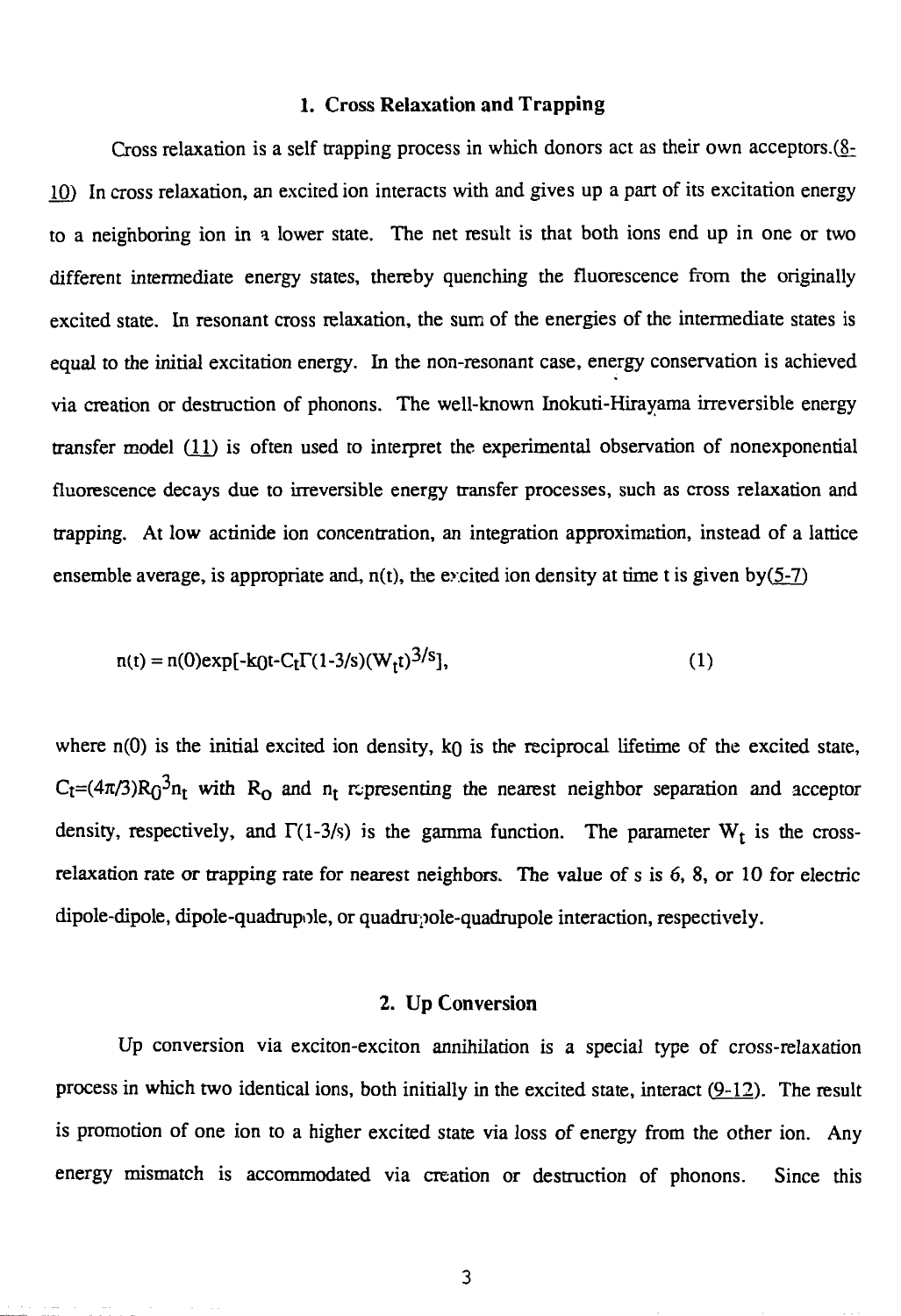annihilation process simultaneously quenches both initially excited ions, it results in a second order decay  $(12,13)$ . It the exciton-exciton annihilation is the only energy transfer mechanism, and all excited ions have identical excitation probability as in Eq. (1), one can derive the decay of the excited ion density in the presence of exciton-exciton annihilation as  $(3.11)$ 

$$
n(t) = \frac{n(0)k_0}{(k_0 + C_e W_a)exp(k_0t) - C_e W_a},
$$
 (2)

where n(0) is the initial excited ions per unit volume,  $C_e=4\pi R_0^3$ n(0)/(s-3), and W<sub>a</sub> is the annihilation rate for nearest neighbors.

For a given system, there can be more than one energy transfer mechanisms involved. Particularly, in the presence of both up conversion and cross relaxation or trapping, fluorescence decay becomes complicated and separation of the involved energy transfer mechanisms is not always trivial. In this case, nonexponential fluorescence decays are not describable by the Inokuti-Hirayama or exciton annihilation models, and incorporation of different energy transfer models is necessary to describe the fluorescence dynamics. Based on the Forster-Dexter energy transfer theory, we have developed a new model to account for the transfer probabilities of exciton-exciton annihilation and the site-dependent trapping process  $(16)$ . With the assumption of electric dipole-dipole interaction and the integration approximation, the derived decay of the excited-ion density is

$$
n(t) = \frac{n(0)(k_0 + C_t W_t)}{(k_0 + C_t W_t + C_e W_a) \exp[k_0 t + C_t (\pi W_t t)^{1/2}] - C_e W_a},
$$
\n(3)

where all parameters are same as defined in Eq. (1) and Eq. (2).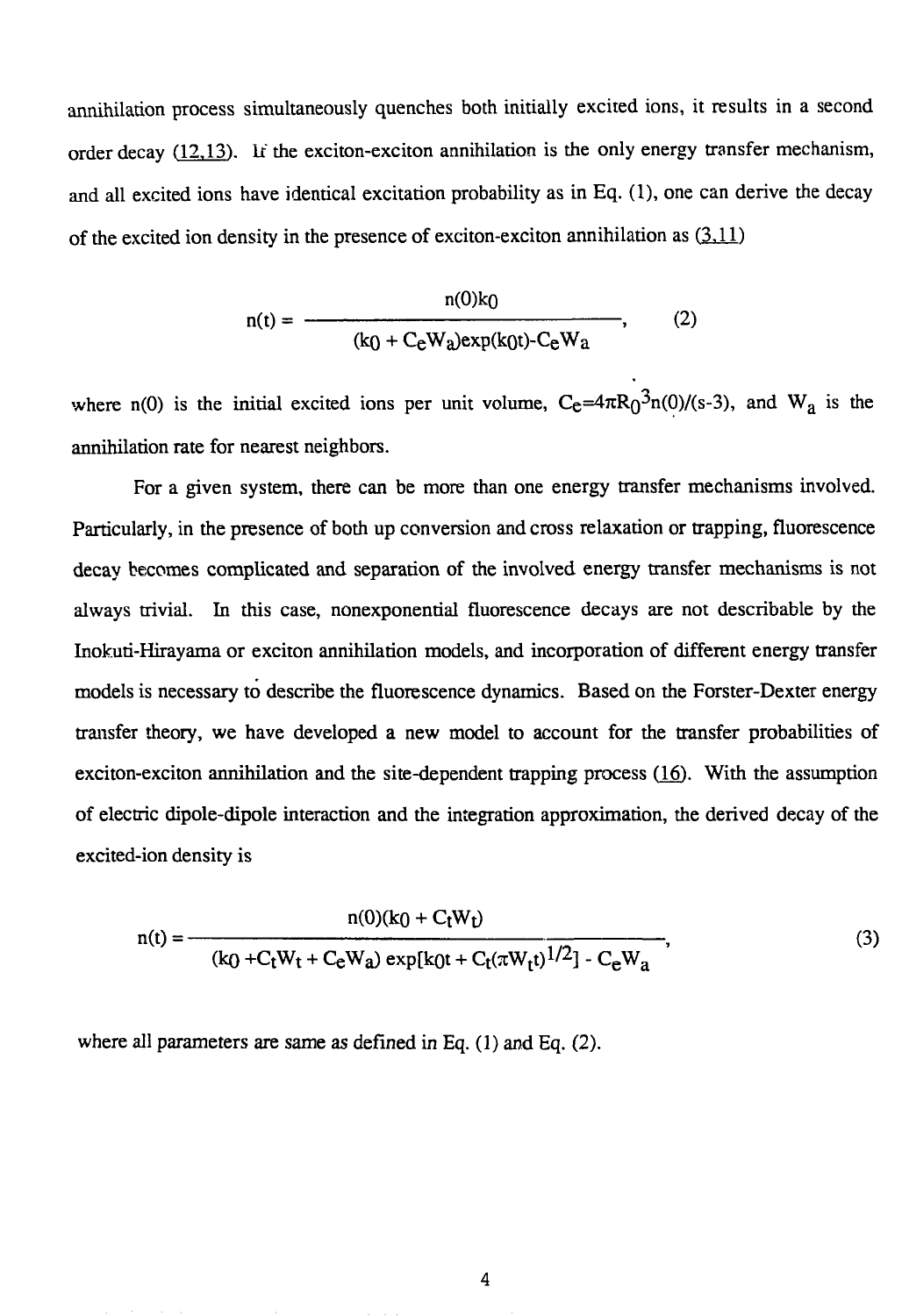#### Experimental

A tunable dye laser pumped by a Q-switched Nd:YAG laser was used as the excitation source. Fluorescence from the sample contained in a variable temperature cryostat was selected using long pass filters, dispersed with a 1 meter monochromator, and detected using a cooled photomultipliers (GaAs and S-l photocathodes). Fluorescence dynamics were measured using a transient recorder (LeCroy TR8818) connected to a DEC 11/23+ minicomputer which carried out add-to-memory signal averaging of the transient recorder data. Such signal averaging was carried out over a few to as many as 2048 laser pulses. The input resistance of a buffer amplifier connected to the photomultiplier was varied to provide a range of system response times. The data were transferred to a local area VAX cluster where a non-linear least squares fitting procedure was used to analyze the observed fluorescence decays according to the energy transfer models.

Selective laser excitation was utilized to unravel the complex multisite spectra of An4+:CeF4 and to probe the dynamics of the excited f-states of the actinide ions on the nonequivalent sites. Details of site symmetry and selective excitation are given in Refs. 5 and 14.

# Results **and** Discussion

# 1. Cm4+:CeF4

Fluorescence decay measurements and quantitative analysis have been carried out on the selected actinide ion Cm<sup>4+</sup> in host material CeF<sub>4</sub> (5). The actinide ion Cm<sup>4+</sup> has a J=0 singlet ground state  $(7F_0)$  and, when substituted for Ce<sup>4+</sup>, can occupy either of the two crystallographic metal ion sites in CeF4. The lowest component of the second  $J=1$  multiplet was the only emitting metastable state found in this system, and all fluorescence dynamics studies were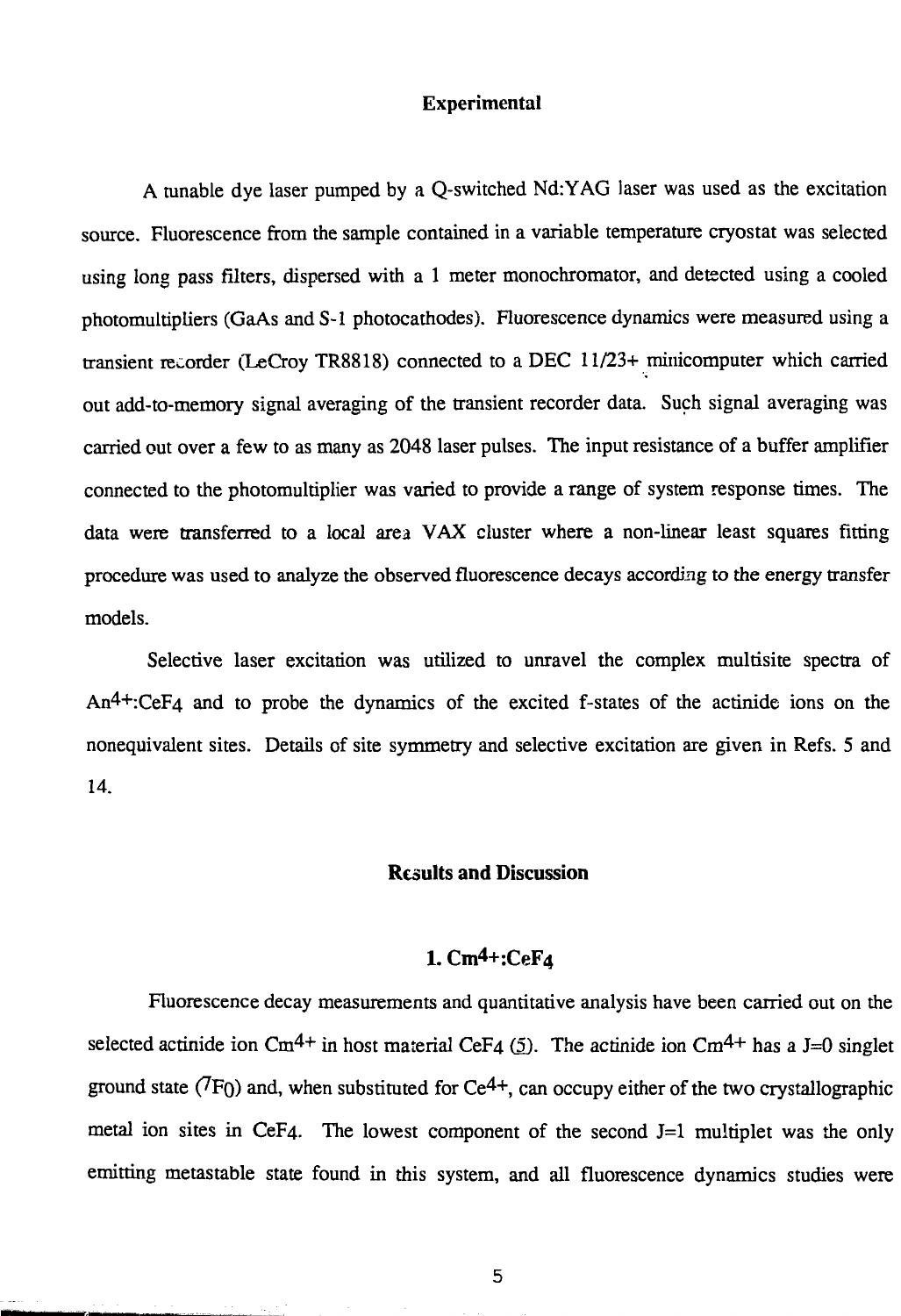carried out on this state.(5) The energy of the emitting metastable state is 19916 cm<sup>-1</sup> in. Cm<sup>4+</sup> on one of the two distinct ion sites, arbitrarily termed site A, and 19911 cm<sup>-1</sup> for  $Cm^{4+}$  on the other ion site, termed site B.

Fluorescence decay studies have been carried out on two samples, one of 0.1 atom% Cm<sup>4+</sup> concentration and the other of 5 atom% Cm<sup>4+</sup> concentration (5). Nonexponential fluorescence decays of Cm4+ were observed in both samples at all laser power and from 4 to 300 K. In the 0.1 atom%  $\text{Cm}^{4+}$  sample, cross relaxation was identified as the predominant energy transfer process. From the observed fluorescence spectra, energy levels of the lowestlying J=3 and J=4 multiplets are the intermediate states for resonant cross relaxation. When  $\text{Cm}^{4+}$  ion on either site is excited, there are more than six channels providing cross relaxation with energy mismatches from 0 to 20 cm<sup>-1</sup>. Additional combinations of vibronic components of the J=0,5,6 states lyletg below the emitting level and the electronic levels of the first J=1,2 multiplets may also be involved in cross relaxation. In electric dipole-dipole interaction, according to Eq. (2), the resonant cross relaxation rate is proportional to corresponding optical transition probability. The observed emission and absorption spectra provided evidence that cross relaxation may be much more efficient than resonant donor-donor transfer because the optical transition probabilities from the emitting state and the ground state to these intermediate states are about three orders of magnitude liigher than that of the transition between the ground state and the emirting state.

As described above, the large number of cross-relaxation pathways with small energy mismatches and the relatively high transition probabilities account for the efficient cross relaxation that causes the observed nonexponential fluorescence decays. The decays observed at low excitation intensity in the 0.1 atom% Cm<sup>4+</sup> sample have been well fit (5) by Eq. (1) with the approximation of electric dipole-dipole interaction ( $s=6$ ). The derived decay parameters k $\rho$  and  $W_t$  are given in Table I. Figure 1(a) shows the decay data and the fit of the 16584 cm-1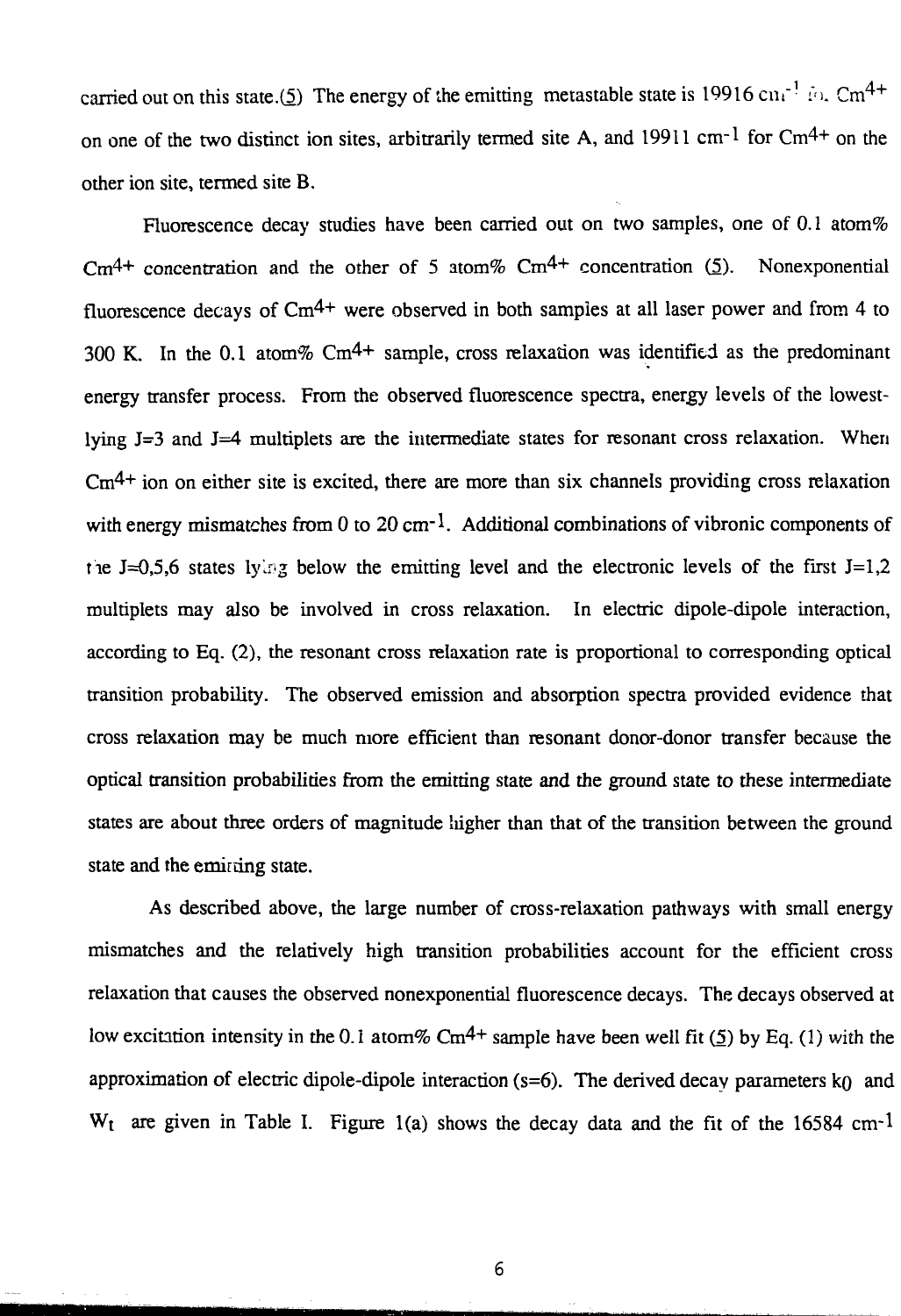fluorescence of the site B  $\text{Cm}^{4+}$  ions from the emitting state to the lowest state of the lowestlying  $J=1$  multiplet.

As evidenced by the substantially higher fluorescence quenching found in the 5 atom%  $\text{Cm}^{4+}$  sample, the observed energy transfer rate increased with increasing  $\text{Cm}^{4+}$  ion concentration. In the  $\tilde{\ }$  atom% sample, the decay rate at long times was same as that for 0.1 atom% sample, but the initial decay rate increased with the excitation intensity. Equivalently, at the fixed excitation intensity, the initial decay rate exciting at the absorption line center was higher than when exciting in the wings of the line. These observations suggest that excitonexciton annihilation dominants the observed excited-state dynamics in 5 atom% sample although trapping and cross relaxation may also be stronger than in the 0.1 atom% sample. The large transition probabilities from the fluorescent level to higher-lying states in the range from 30000 cm-1 to 40000 cm-1, evidenced by efficient two-photon excitation, also indicated that up conversion must be taken into account. Moreover, broad band emission from  $\text{Cm}^{4+}$  ions on trap sites was observed. Since the trap emission overlapped the intrinsic fluorescence, the observed fluorescence decays of  $\text{Cm}^{4+}$  in the 5 atom% sample became more complicated than in the 0.1 atom% sample where trapping was negligible. Equation (3) has been use to fit the nonexponential decays of the fluorescence from the 5 atom%  $\text{Cm}^{4+}$  sample. The fit values of parameters are list in Table I. Figure 1(b) shows the fluorescence decay data of  $\text{Cm}^{4+}$  in the 5 atom% sample. The solid curve is a fit to Equation (3), the exciton-exciton annihilation model incorporating trapping and cross relaxation (5). The fluorescence was induced and monitored in the same way as for the data shown in Figure l(a).

# 2. Bk<sup>4+</sup>:CeF<sub>4</sub>

The Bk<sup>4+</sup>:CeF<sub>4</sub> sample studied was one in which two Bk<sup>4+</sup> fluorescing states, one at 16375 cm<sup>-1</sup> and the other at 20360 cm<sup>-1</sup>, previously had been observed in emission terminating on components of the  $8\frac{S7}{2}$  ground state  $(15)$ . The 16375 cm<sup>-1</sup> emitting state corresponds to the

 $\overline{7}$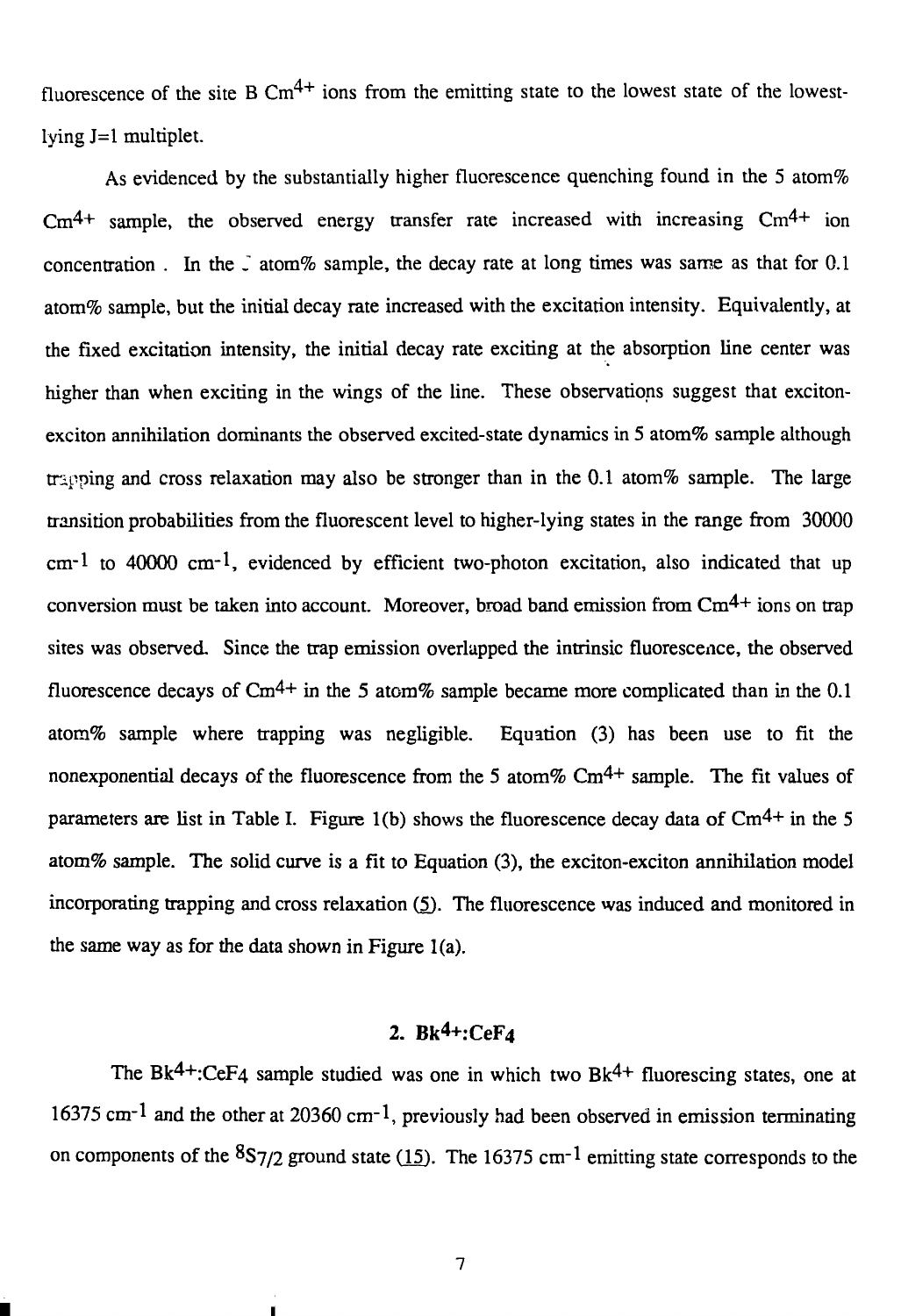lowest energy component of the first exited J=7/2 multiplet while the 20360 cm<sup>-1</sup> state is the lowest energy component of the first excited  $J=5/2$  multiplet.(15) The  $249Bk<sup>4</sup>$ :CeF4 sample, when originally prepared, contained 1 atom % Bk (i.e.,  $Bk(0.01Ce0.99F4)$ , but, due to beta decay of 249Bk, the Bk content was 0.05 atom% at the time of the present work (with 0.95 atom% of decay daughter  $249Cf$ ). Following excitation at  $28195 \text{ cm}^{-1}$ , the observed decay of the Bk<sup>4+</sup> emitting state at 20360 cm<sup>-1</sup> was predominantly exponential with a lifetime of 0.7  $\mu$ s. The exponential character of the decay of  $20360 \text{ cm}$ <sup>-1</sup> state provides evidence that radiative emission of photons and nonradiative emission of phonons are the predominate deexcitation processes influencing its dynamics. In contrast, the decay of  $16375 \text{ cm}$ <sup>-1</sup> state was always nonexponential at short times following pulsed (5 ns) laser excitation. At long times, the decay of the 16375 cm-1 state was found to be exponential with a lifetime of 550  $\mu$ s.

Emission from the  $20360$  cm<sup>-1</sup> state was also observed when the laser wavelength was tuned from 16375 to 17775 cm<sup>-1</sup> to pump  $Bk<sup>4+</sup>$  ions into the components of the first excited  $(J=7/2)$  multiplet. This emission from the 20360 cm<sup>-1</sup> state, termed anti-Stokes fluorescence, exhibited very different dynamics than that observed from the same emitting state when using 28195 cm-1 excitation. The time evolution of the anti-Stokes fluorescence exhibited a fast initial decay followed by a nonexponential slower decay on a longer time scale. The dominant fast initial decay appears exponential with a decay time of circa  $0.7 \mu s$ , similar to that observed following excitation at 28195 cm-1.

A number of processes can lead to the observed anti-Stokes fluorescence: (a) step-wise excitation and direct two-photon absorption, $(5)$  (b) up-conversion due to energy transfer among the excited  $Bk<sup>4+</sup>$  ions,( $8-10$ ) and (c) cooperative emission or up-conversion of coupled ion pairs (9,10). Process (c) can be ruled out because of the lack of additional spectral lines due to ion pairs. Only process (b) provides a rationale for the observed long time nonexponential decay of the 20360 cm<sup>-1</sup> state following excitation of Bk<sup>4+</sup> bands in the range from 16375 to 17775 cm<sup>-1</sup> 1. An up-conversion process involving the long-lived 16375 cm-1 state evidently feeds the 20360 cm-1 state, resulting in anti-Stokes fluorescence whose dynamics thereby becomes

8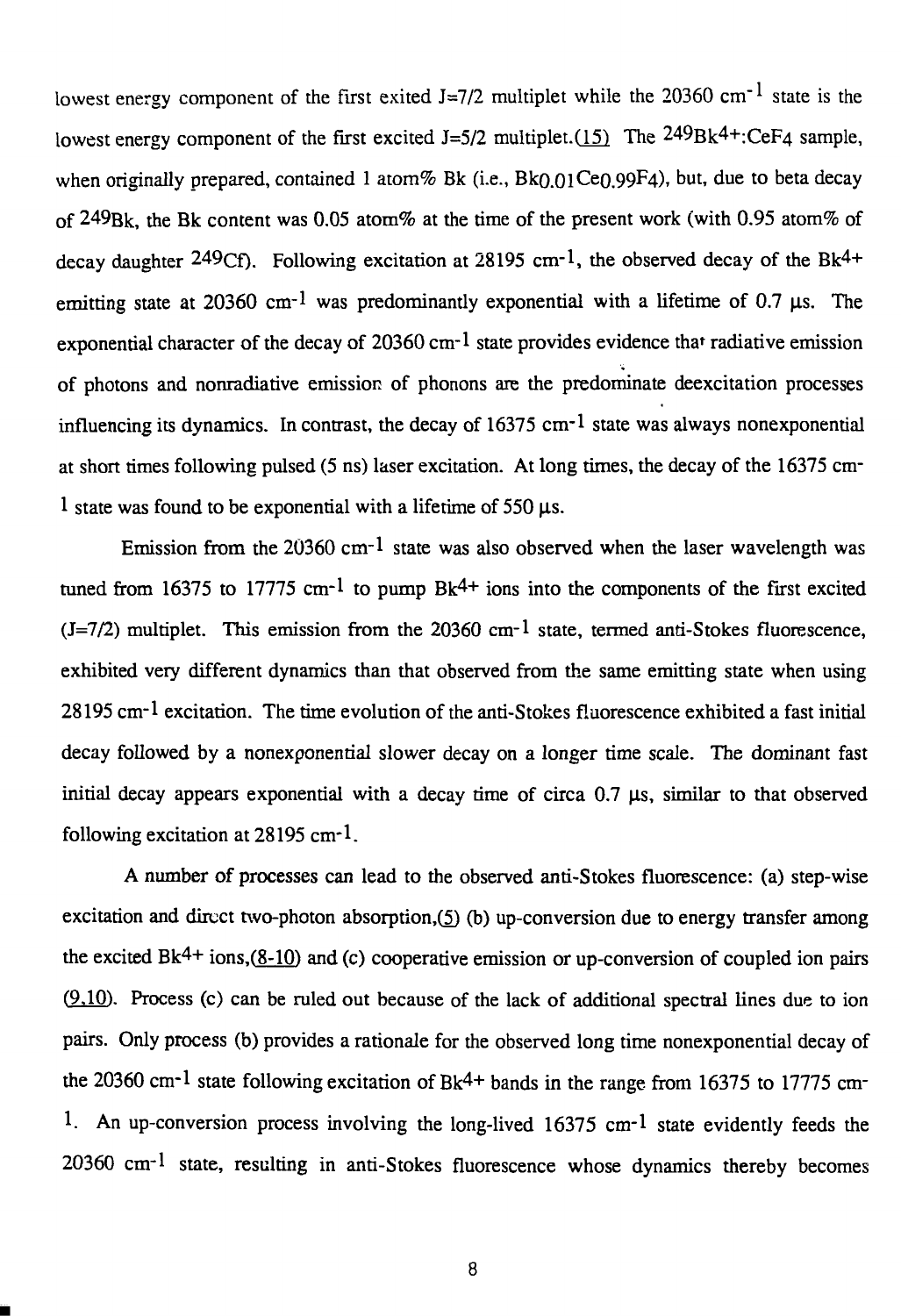coupled to that of the 16375 cm<sup>-1</sup> state. We attribute the observed anti-Stokes emission from the 20360 cm-1 state to contributions from processes (a) and (b), i.e. two-photon excitation followed by rapid nonradiative decay to the 20360 cm<sup>-1</sup> state and energy transfer involving the 16375 cm-1 state of Bk4+ that results in up-conversion over a much longer time scale.

The importance of up-conversion processes in this system has also been confirmed by observation of excitation-intensity dependent Stokes fluorescence decays using 17775 cm-1 excitation. The initial decay rate of the  $16375 \text{ cm}$ -1 state is higher using 28 MW/cm<sup>2</sup> excitation intensity than at 1 MW/cm2 excitation intensity, an intensity at which anti-Stokes fluorescence was not observable. These observations provide evidence for an excitation-excitation annihilation process that quenches Stokes fluorescence at short times. When the excitation intensity was reduced low enough (such as 1 MW/cm2) that anti-Stokes fluorescence was no longer observable, the fluorescence decay of the  $16375 \text{ cm}^{-1}$  state was still nonexponential. This provides evidence that, in addition to up-conversion, energy transfer occurs through other channels such as trapping and cross relaxation in which the acceptor is initially in its ground state. In this system, cross relaxation can be ruled out because of the lack of intermediate energy levels. In addition to the  $Bk<sup>4+</sup>$  ions on different sites,  $Cf<sup>4+</sup>$  impurity ions, whose excitation energy bands overlar, the 16375 cm<sup>-1</sup> emitting state of Bk<sup>4+</sup>, have been shown to act as traps. Delayed fluorescence from Cf<sup>4+</sup> at 11543 cm<sup>-1</sup> was found after excitation of the 17775 cm<sup>-1</sup> state of Bk<sup>4+</sup> (16). At low excitation intensity, up conversion was negligible and the fluorescence decays were fit very well by the trapping model [Eq. (1) or set  $C_e = 0$  in Eq. (3)]. At high excitation intensity, it was necessary to use Eq. (3) to fit the Bk<sup>4+</sup> fluorescence decays, indicating the presence of both up conversion and trapping.

For Cm<sup>4+</sup> and Bk<sup>4+</sup>, fit values of decay parameters, and their estimated errors based on nonlinear least squares analysis, are listed in Table I. The fit values of  $k_0$  and  $W_t$  are independent of the excitation intensity. The value of  $W_a$  for  $Bk^{4+}$  is based on fitting the high excitation intensity (28 MW/cm2) induced fluorescence data shown in Figure l(c) (13657 cm-1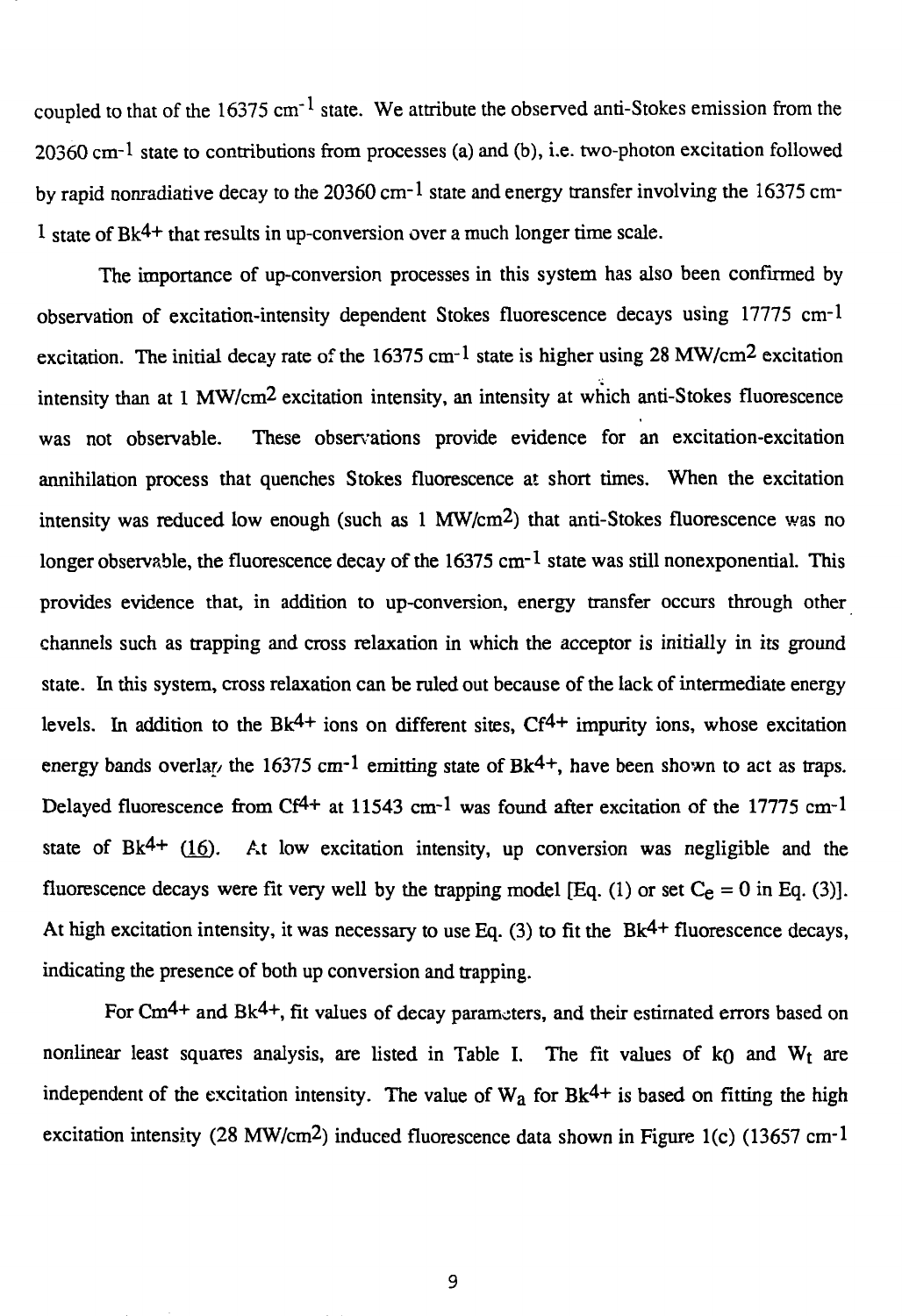fluorescence monitored following 17775 cm<sup>-1</sup> excitation). No value for  $W_a$  was determined for 0.1 atom%  $\text{Cm}^{4+}$  because its observed decay was independant of laser excitation intensity.

| Ion<br>$\mathrm{Cm}^{4+}$<br>$\mathrm{Cm^{4+}}$ | Concentration<br>(atom%) | kθ<br>$(s-1)$                                       | $\mathbf{w}_{\mathbf{t}}$<br>$(s-1)$            | $\bf w_a$<br>$(s-1)$<br>not applicable<br>$(2.0 \pm 0.2) \times 10^8$ |
|-------------------------------------------------|--------------------------|-----------------------------------------------------|-------------------------------------------------|-----------------------------------------------------------------------|
|                                                 | 0.1<br>5                 | $(3.8\pm0.019)X103$<br>$(4.0 \pm 0.12) \times 10^3$ | $(1.2\pm0.005)X10^{8}$<br>$(3.2\pm0.13)X10^{8}$ |                                                                       |
| $Bk^{4+}$                                       | 0.05                     | $(1.85\pm0.009)X103$                                | $(3.2\pm0.03)X10^{7}$                           | $(6.0\pm0.4)X10^9$                                                    |

Table I. Fluorescence decay parameters of Cm<sup>4+</sup> and Bk<sup>4+</sup> in CeF4 at 4 K

Parameters  $W_t$  and  $W_a$  in Table I provide a direct measure of energy transfer rate which reflects the strength of ion-ion interaction at a given distance. It is noted that the value of  $W_t$  for  $\text{Cm}^{4+}$  is about one order of magnitude lager than that for Bk<sup>4+</sup>. This is attributed, as indicated earlier in this paper, to resonant cross relaxation of the excited states of Cm<sup>4+</sup> and the absence of this decay channel in case of the emitting state of Bk<sup>4+</sup>. For Bk<sup>4+</sup> in CeF<sub>4</sub>, W<sub>t</sub> primarily represents the transfer rate arising from energy transfer to  $Cf^{4+}$  ions acting as trap sites. The W<sub>a</sub> values shown in Table I result from fits in which the value of Ce was fixed (Ce is proportional to the initial excited ion density). Due to uncertainties in the absorption cross-section and laser fluence, we estimate that the value of  $C_e$  used may be in error by as much as a factor of 5 which introduces a corresponding large uncertainty in the absolute value of Wa. Nevertheless, we have extracted a useful estimate of the contribution of the exciton-exciton annihilation in the presence of other energy transfer processes. The derived annihilation coefficients, defined as  $(4\pi/3)R_0^3W_a$ , of Cm<sup>4+</sup> and Bk<sup>4+</sup> are of order 2X10<sup>-14</sup> and 1X10<sup>-13</sup> cm<sup>3</sup>s<sup>-1</sup>, respectively. As might be expected for 5f excited states, this value lies between that the value of  $5X10^{-15}$  cm<sup>3</sup>s<sup>-1</sup>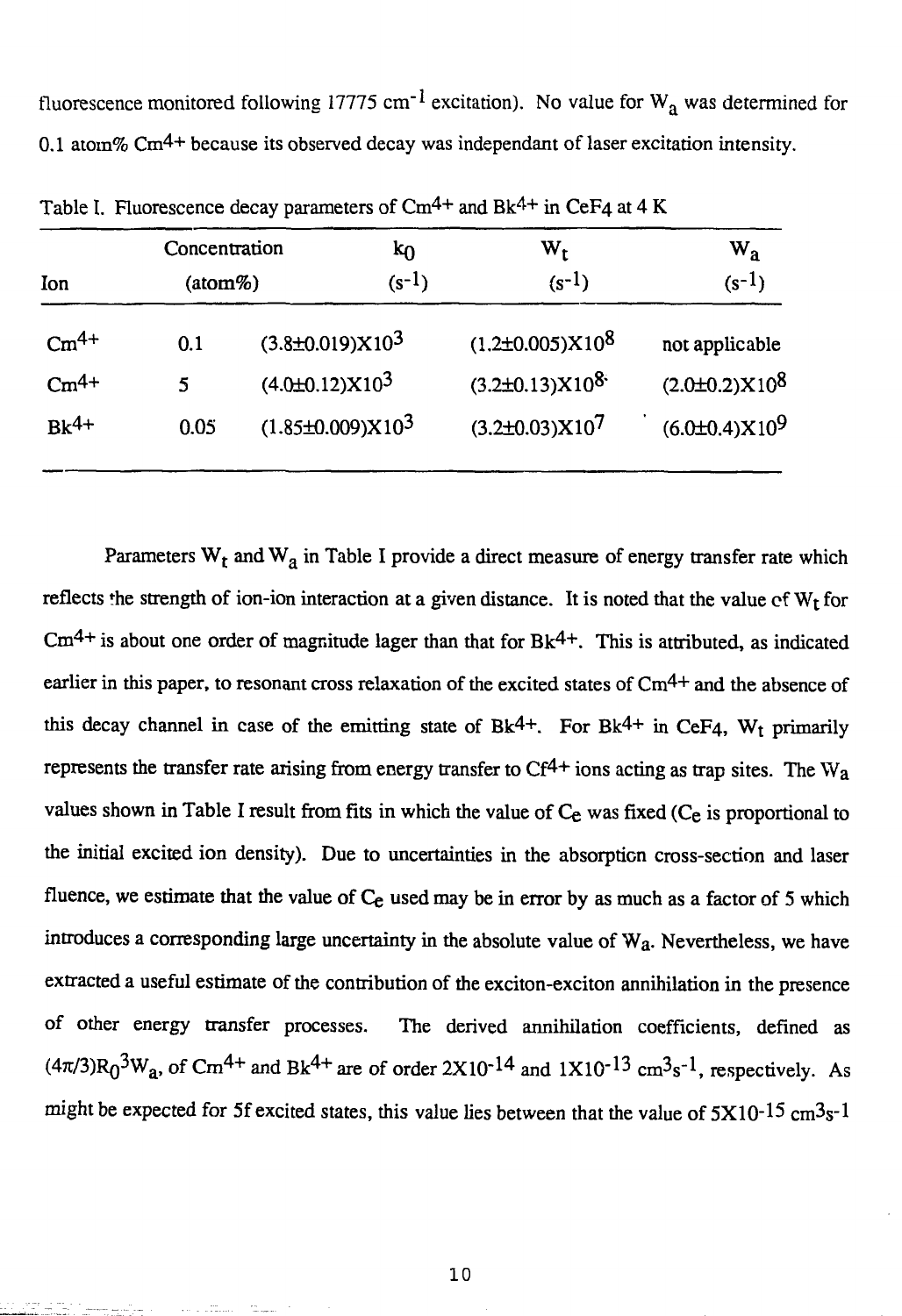reported for 4f states of a rare-earth ion (12) and that of  $5X10^{-13}$  cm<sup>3</sup>s<sup>-1</sup> reported for 3d states of transition-metal ions (13).

# **Concluding Remarks**

Our work is providing the first fundamental insight into the dynamics and energy transfer mechanisms of 5f electronic states of 4+ actinide ions. The large energy transfer rates found for 5f states of  $\text{Cm}^{4+}$  and Bk<sup>4+</sup>, in comparison with 4f states of 3+ lanthanide ions, are attributed to the extended character of 5f electron orbitals and resultant strong ion-ion interaction in comparison with 4f electron orbitals. Dense 5f state energy level structure, in the range from  $30000 \text{ cm}^{-1}$  to  $40000 \text{ cm}^{-1}$ , plays an important role in the up-conversion processes observed in our Cm4+ and Bk4+ studies.

#### **Acknowledgements**

We thank C. W. Williams for preparing and characterizing the samples, W. T. Carnall for helpful discussions, and the transplutonium element production facilities at Oak Ridge National Laboratory for supplying the transuranium elements used in this work. This work was performed under the auspices of the Office of Basic Energy Sciences, Division of Chemical Sciences, U. S. Department of Energy, under contract number W-31- 109-ENG-38.

# **Literature Cited**

- 1. Carnali, T. W.; Crosswhite, H. M. *Argonne Notional Laboratory Report* No.ANL-84-90, 1985(unpublished).
- 2. Krupa, J.C. *Inorganica Chimica Acta.* 1987,*139,*223-241
- 3. Hessler, J. P.; Brundage, R; Hegarty, J.; Yen, W. M. Opt. Lett. 1980, 5, 348.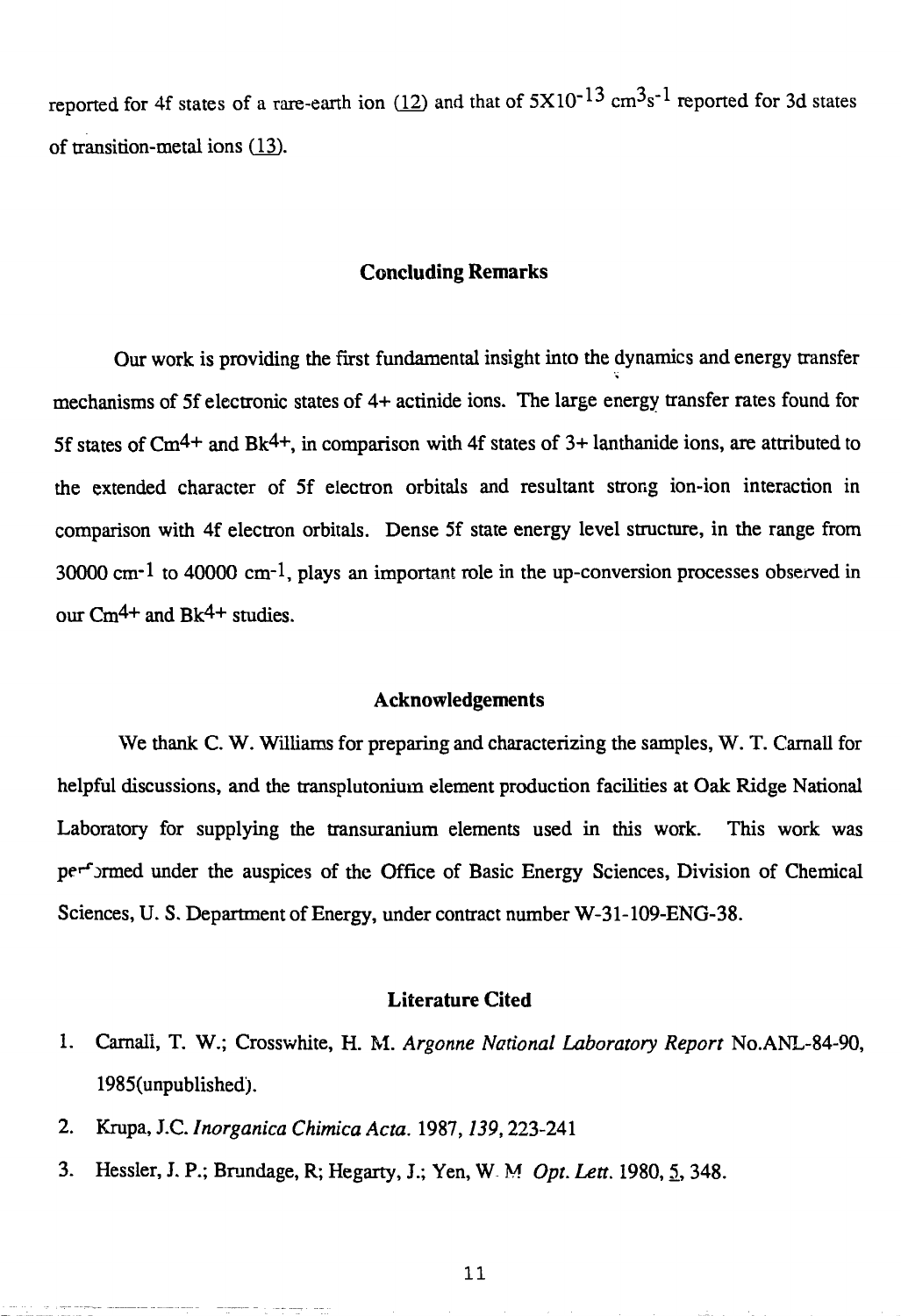- 4. Milicic. A; Delamoye, P.; Krupa. J. C. /. *Lumin.* 1990,45,96.
- 5. Liu, G. K.;Beitz, J. V. *Phys. Rev. B* 1990,*41,*6201-6212.
- 6. Huber, D.L. *Phys. Rev. B* 1979,*20,*2307-2314.
- 7. Holstein, T.; Lyo, S. K.; Orbach, R. *Phys. Rev. Lett.* 1976,*36,* 891.
- 8. Yen, W.M. In *Spectroscopy of Crystals Containing Rare-Earth Ions,* Kaplyanskii, A. A. and Macfariane, R. M. Ed. North Holland: Amsterdam, 1987; pp 185-249, and Ref. therein.
- 9. Cone, R. L.; Meltzer, R. S, In *Spectroscopy of Crystals Containing Rare-Earth Ions,* Kaplyanskii, A. A. and Macfariane, R. M. Ed. Nortn Holland; Amsterdam, 1987; pp 48 i-556, and Ref. therein.
- 10. Wright, J. C. In *Radiationless Processes in Molecules and Condensed Phases;* Fong, F.K. Ed. *Topics in Applied Physics,* Springer-Verlag: Berlin,1976; *Vol. 15* ch. 4.
- 11. Inokuti, M; Hirayama, F. /. *Chem. Phys.* 1965,*43,*1978.
- 12. Diggle, P.C.; Gehring, K.A.; Macfariane, R.M. *Solid State Commun.* 1976,*18,* 391-394.
- 13. Wilson, B. A.; Hegarty, J.; Yen, W. M. *Phys. Rev. Lett.* 1978,*41,*268.
- 14. Liu, G. K.; Beitz, J. V. (in this volume).
- 15. Jursich, G. M.; Beitz, J. V.; Carnall, W. T.; Goodman, G. L.; Williams, C W.; Morss, L. R. *Inorg. Chim. Acta.* 1987,*139,*273
- 16. Liu, G. K.; Beitz, J. V. (unpublished).

Figure 1. Fluorescence decays of (a) 0.1 atom% Cm<sup>4+</sup> in CeF<sub>4</sub>, (b) 5 atom% Cm<sup>4+</sup> in CeF<sub>4</sub>, and (c) 0.05 atom% Bk<sup>4+</sup> with 0.95 atom% Cf<sup>4+</sup> in CeF4, all at 4 K. Solid curve (a) results from fitting the data using a cross relaxation model [Eq. (1)], and solid curves (b) and (c) correspond to an exciton-exciton annihilation model incorporating trapping [Eq. (3)].